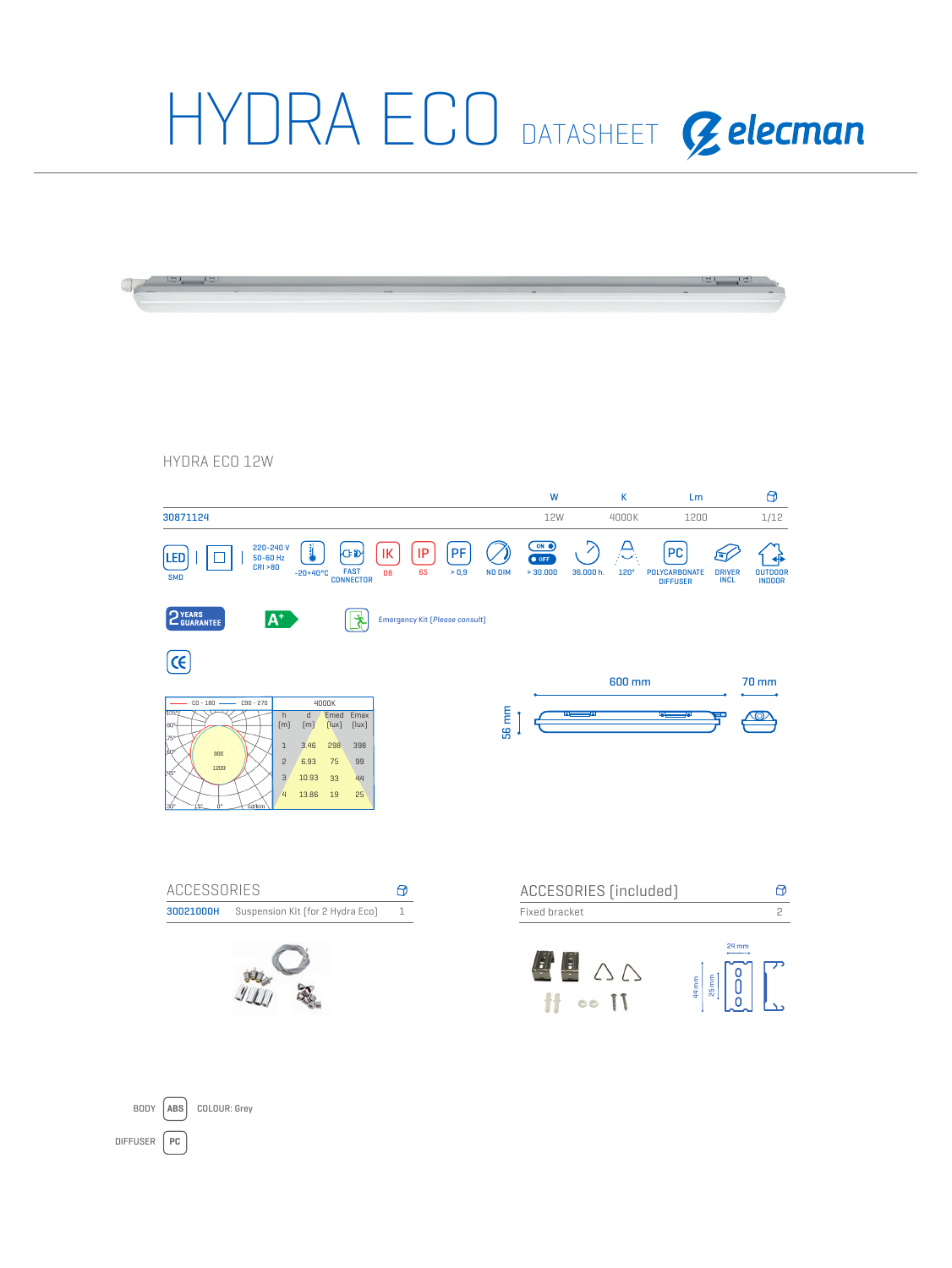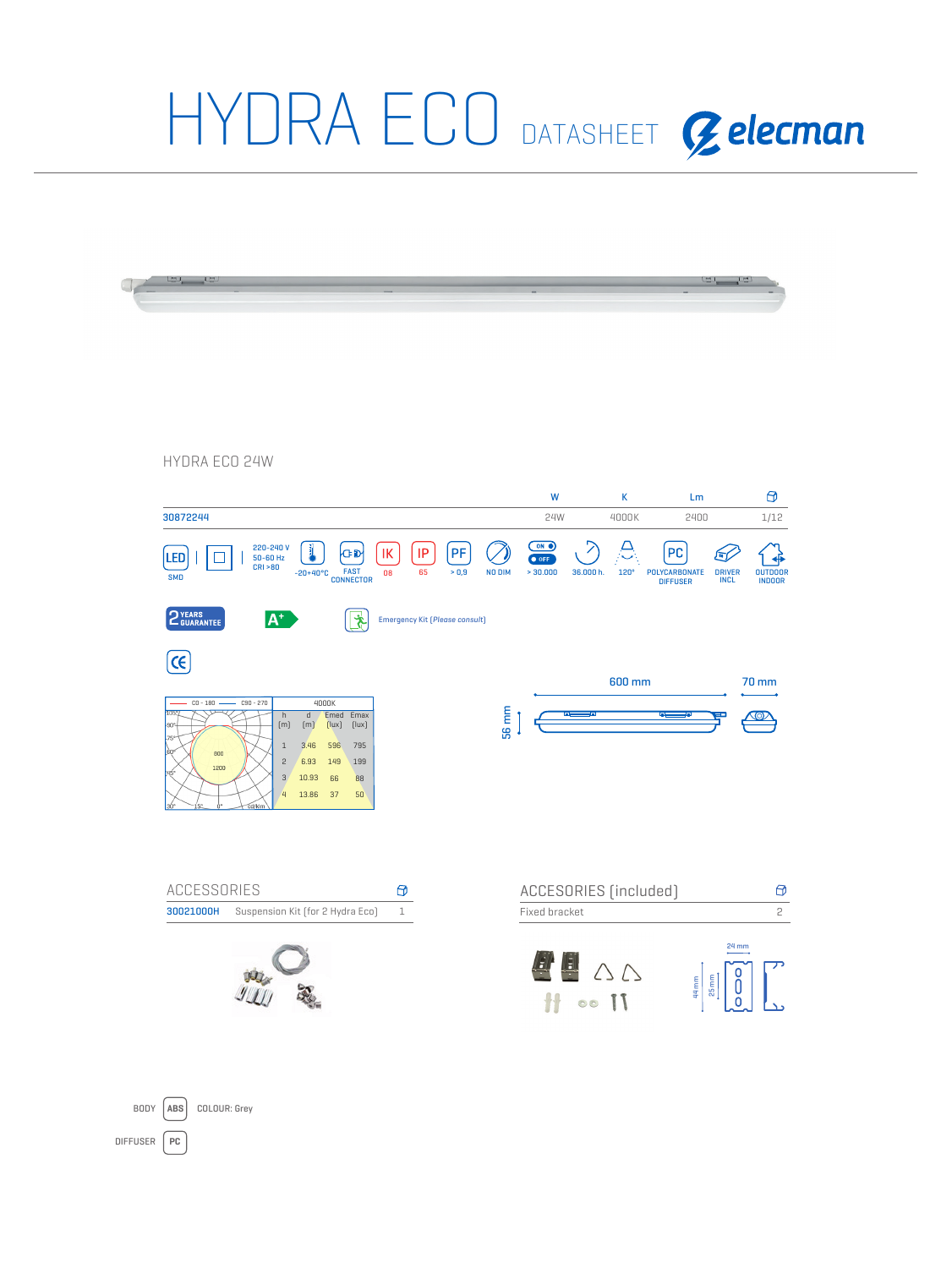

DIFFUSER **PC**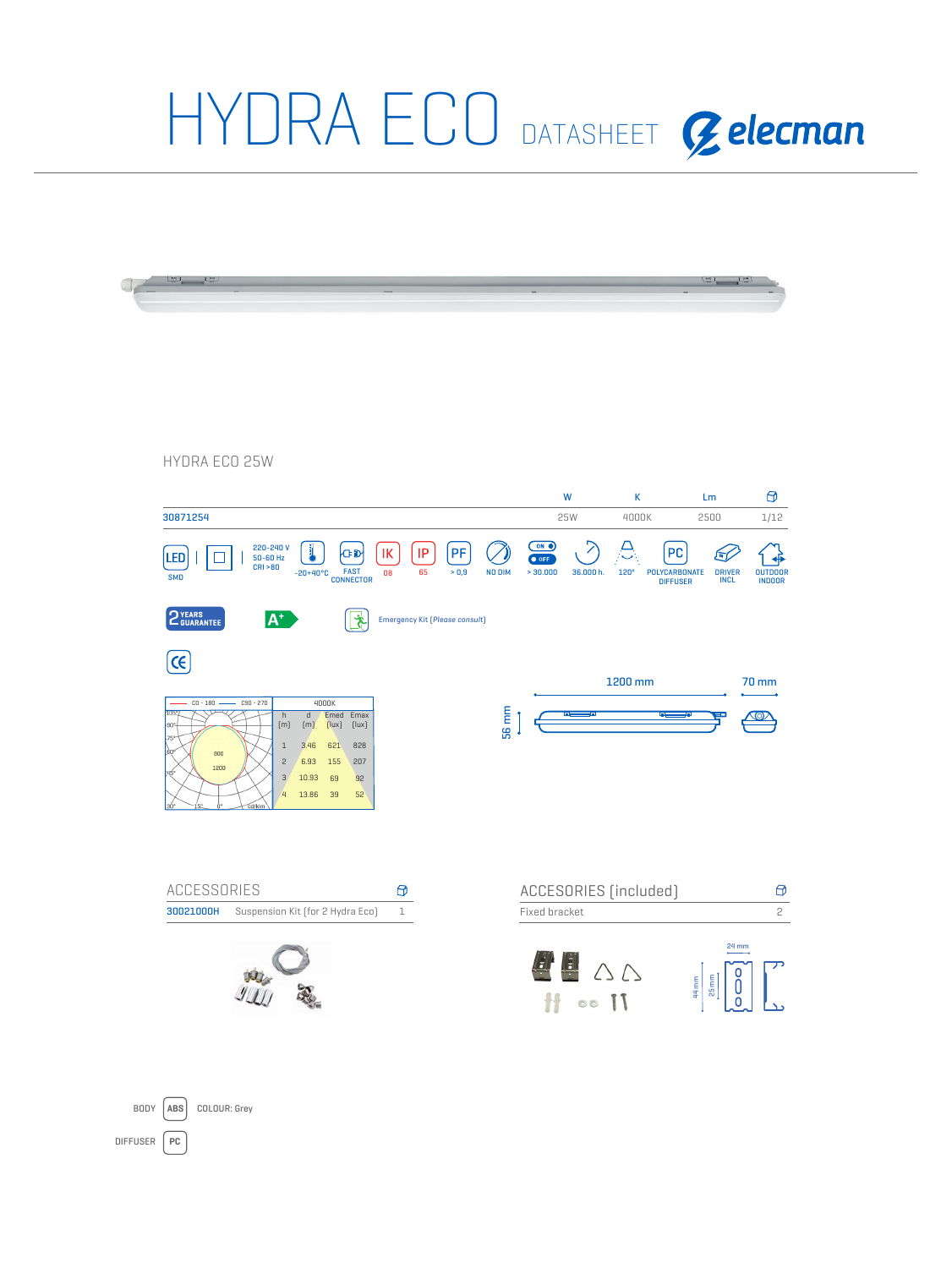

DIFFUSER **PC**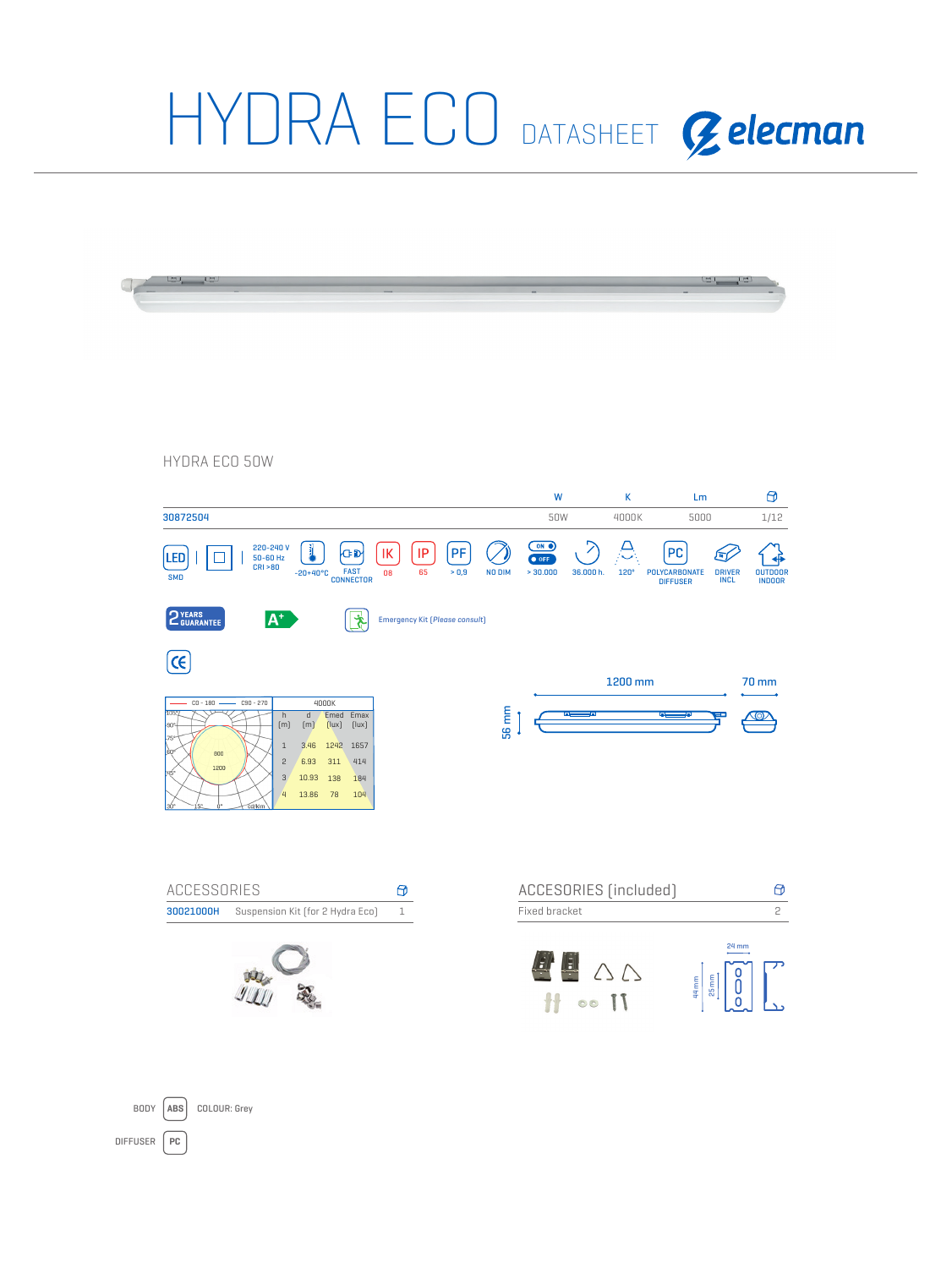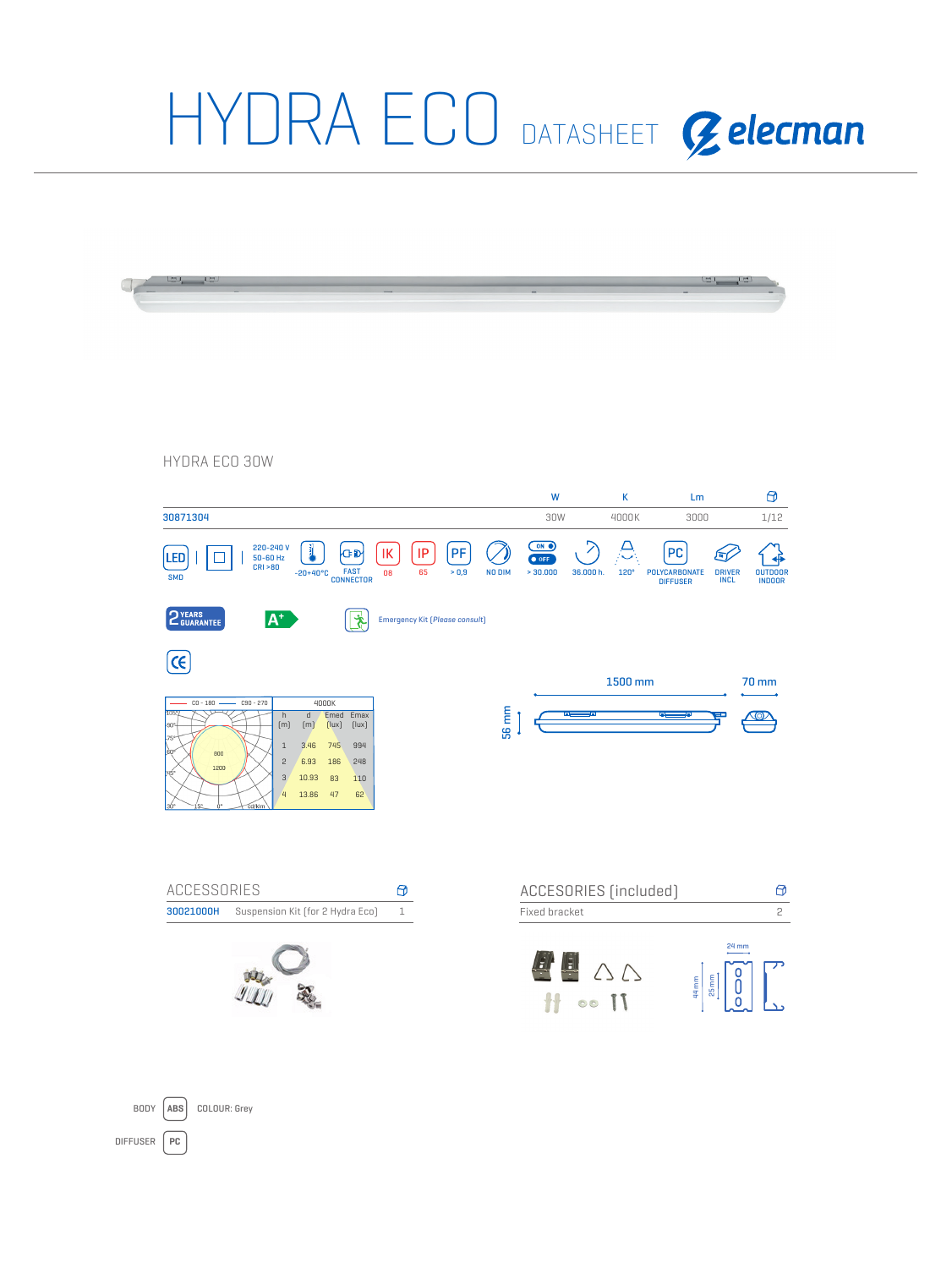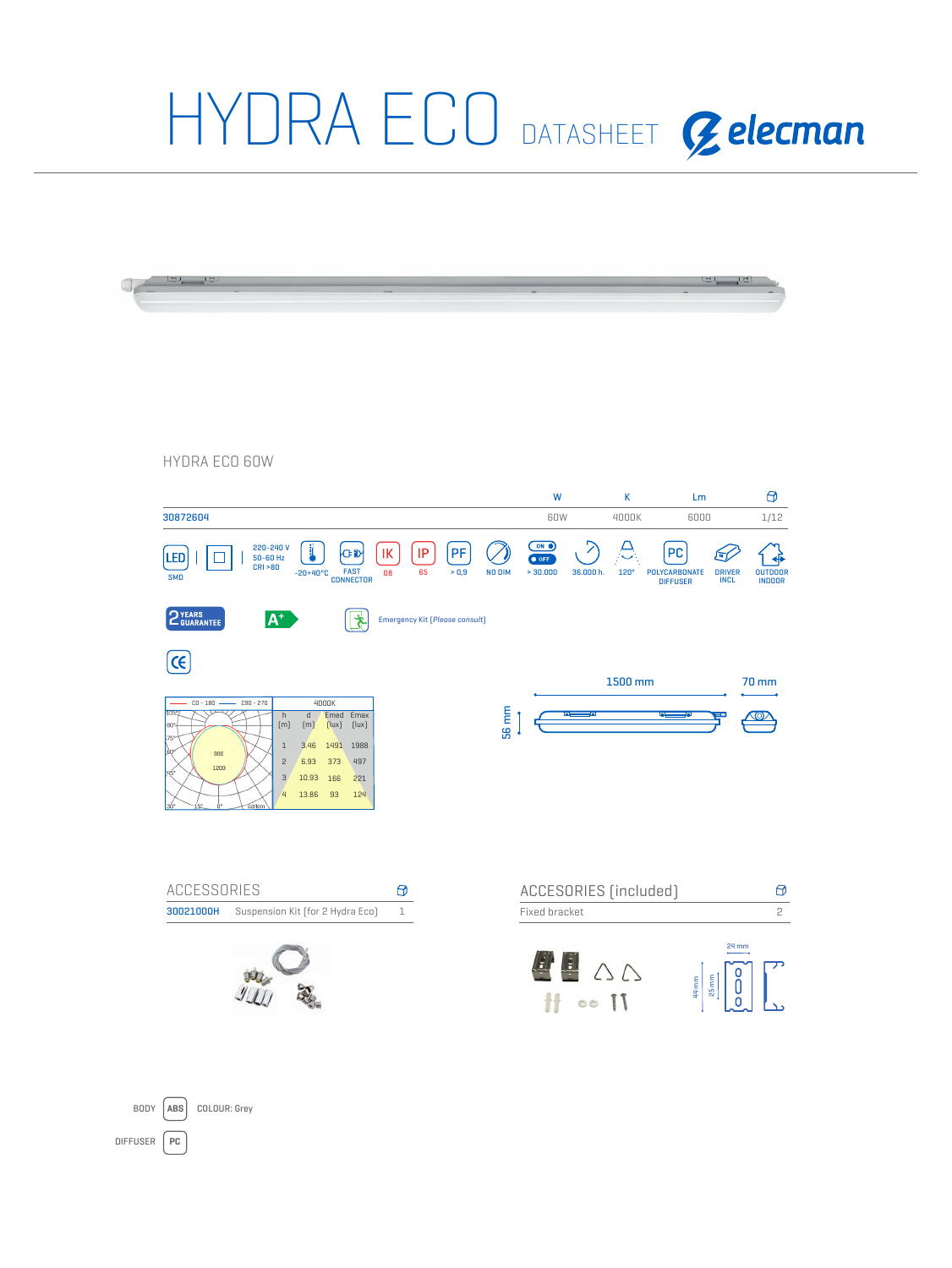



DATASHEET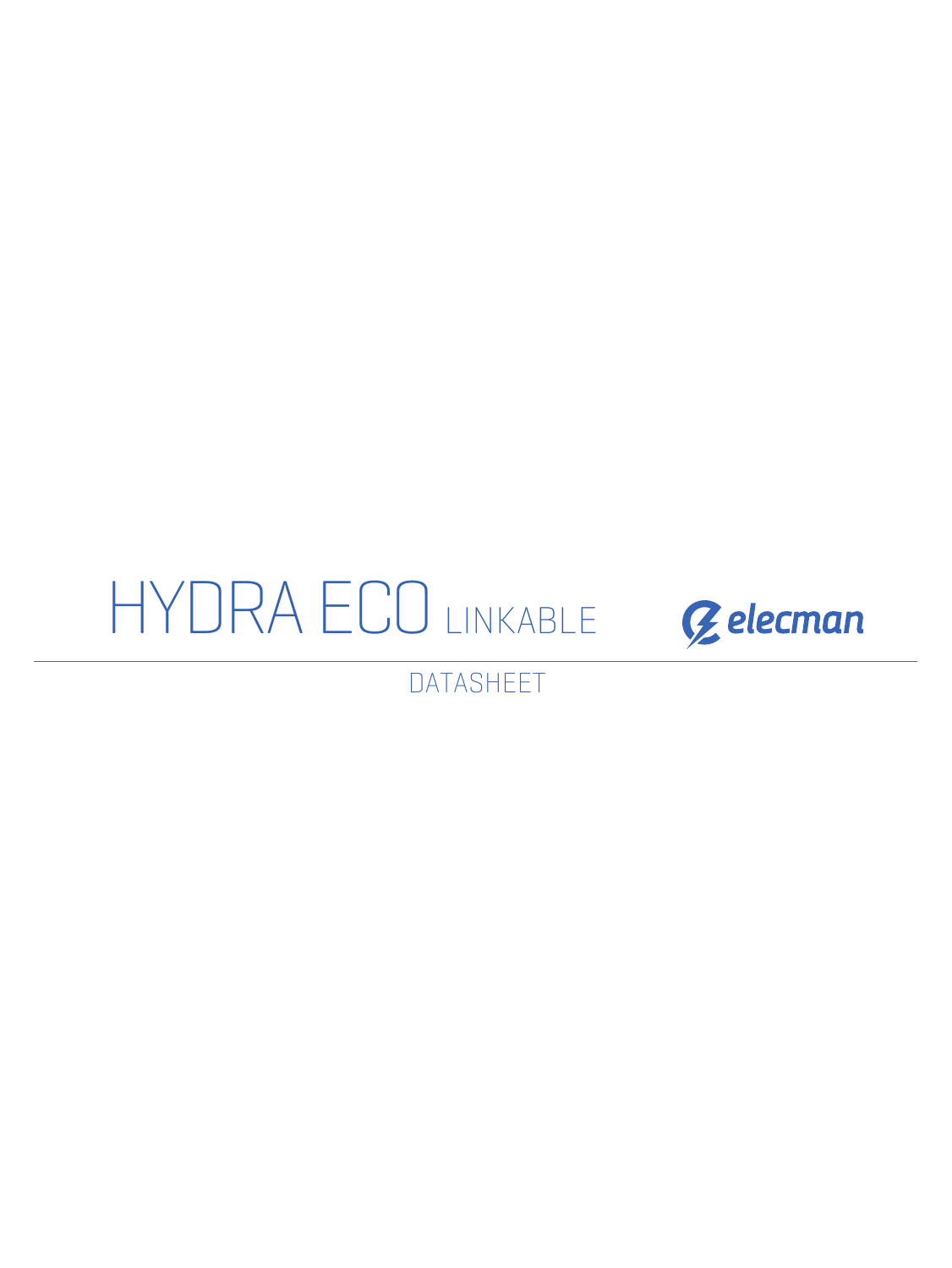#### HYDRA ECO DATASHEET Gelecman LINKABLE

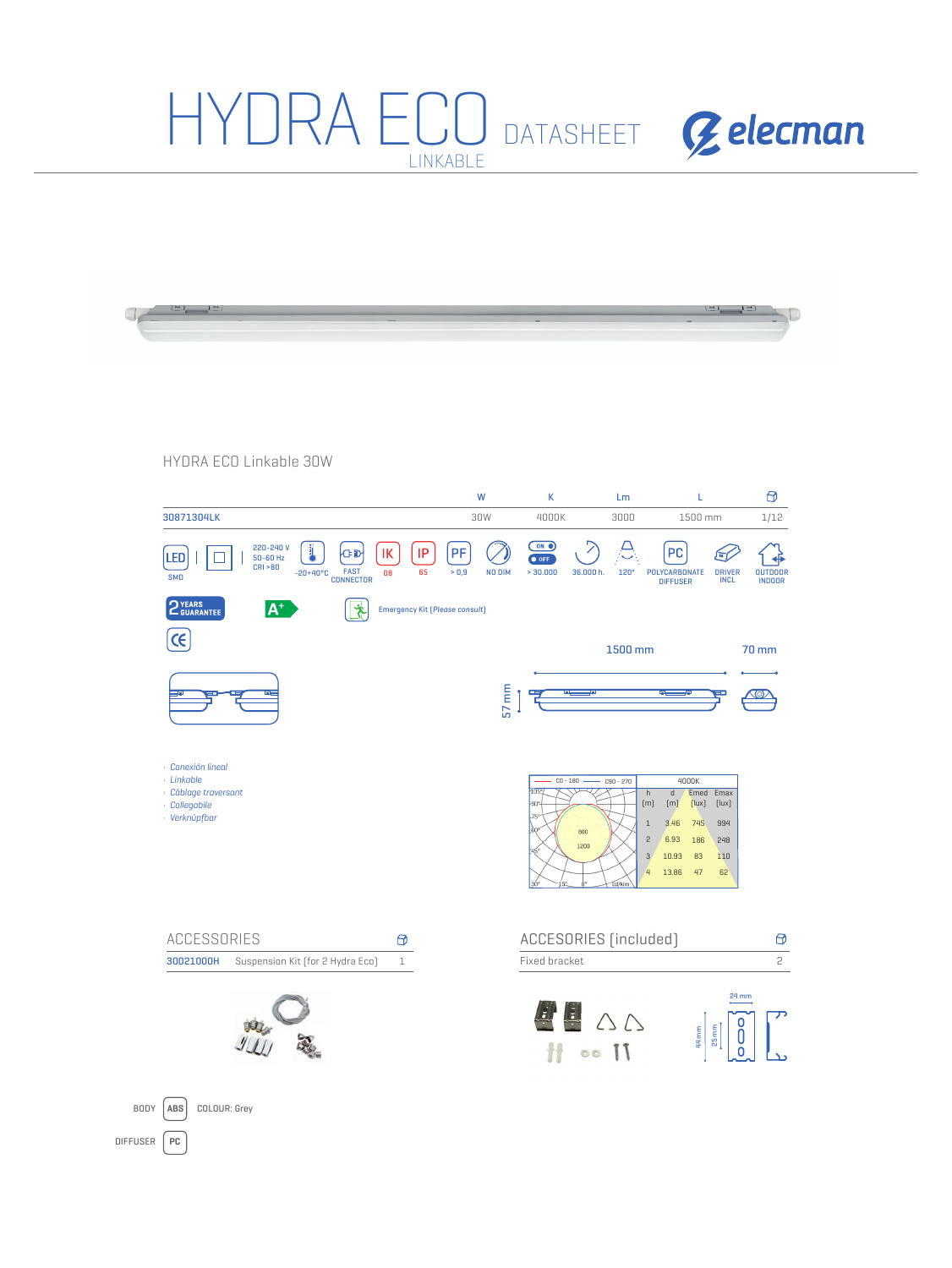#### HYDRA ECO DATASHEET Gelecman LINKABLE